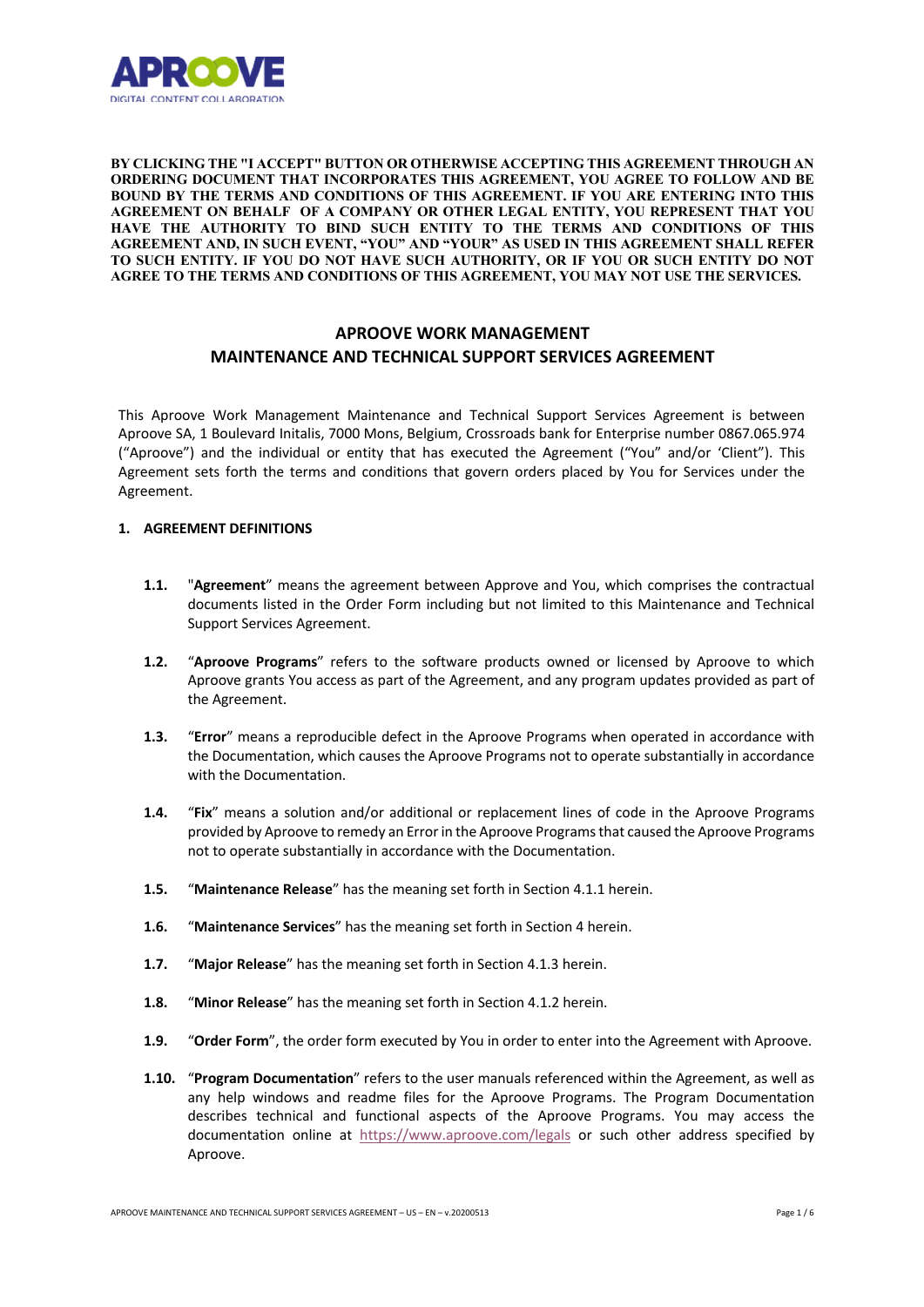

- **1.11.** "**Standard Support Hours**" has the meaning set forth in Section 3.1.1 herein.
- **1.12.** "**Support Services**" has the meaning set forth in Section 3 herein.
- **1.13.** "**Users**" means those employees, contractors and end users, as applicable, authorized by You or on Your behalf to use the Aproove Programs in accordance with the Agreement.
- **1.14.** "**Workaround**" means a temporary solution to an Error.
- **1.15.** "**Work Product**" has the meaning set forth in Section 4.2 herein.
- **1.16.** "**You**" and "Your" refers to the individual or entity that has executed the Agreement.
- **1.17.** "**Separate Terms**" refers to separate license terms between You and a third party licensor that are specified in the Program Documentation, Service Specifications, readme or notice files and that apply to Separately Licensed Third Party Technology.
- **1.18.** "**Separately Licensed Third Party Technology**" refers to third party technology that is licensed under Separate Terms and not under the terms of the Agreement.
- **1.19.** "**Services**" means, collectively, both the Cloud Services and Professional Services that You have ordered.
- **1.20.** "**Services Environment**" refers to the combination of hardware and software components owned, licensed or managed by Aproove to which Aproove grants You and Your Users access as part of the Cloud Services which You have ordered. As applicable and subject to the terms of the Agreement, Aproove Programs, Your Content may be hosted in the Services Environment.
- **1.21.** "**Service Specifications**" means the descriptions accessible online at https://www.aproove.com, or such other address specified by Aproove, that are applicable to the Services under the Agreement, including any Program Documentation, hosting, support and security policies (for example, Aproove Cloud Hosting and Delivery Policies), and other descriptions referenced or incorporated in such descriptions or in the Order Form.
- **1.22.** "**Services Period**" refers to the period of time for which You ordered Cloud Services as specified in the Order Form.
- **1.23.** "**Your Content**" means all text, files, images, graphics, illustrations, information, audio, video, photographs, data (including Personal Data as that term is defined in the Data Processing Agreement for Aproove Work Cloud Services described in 'Data Protection' Section below) and other content and material in any format, provided by You or Your Users that reside in, or run on or through, the Services Environment.

# **2. TERM OF AGREEMENT**

This Agreement is valid for the Order Form which the Agreement accompanies.

### **3. SUPPORT SERVICES**

**3.1.** Subject to the terms and conditions of the Agreement, Aproove shall provide You with Support Services as described in this Section 3.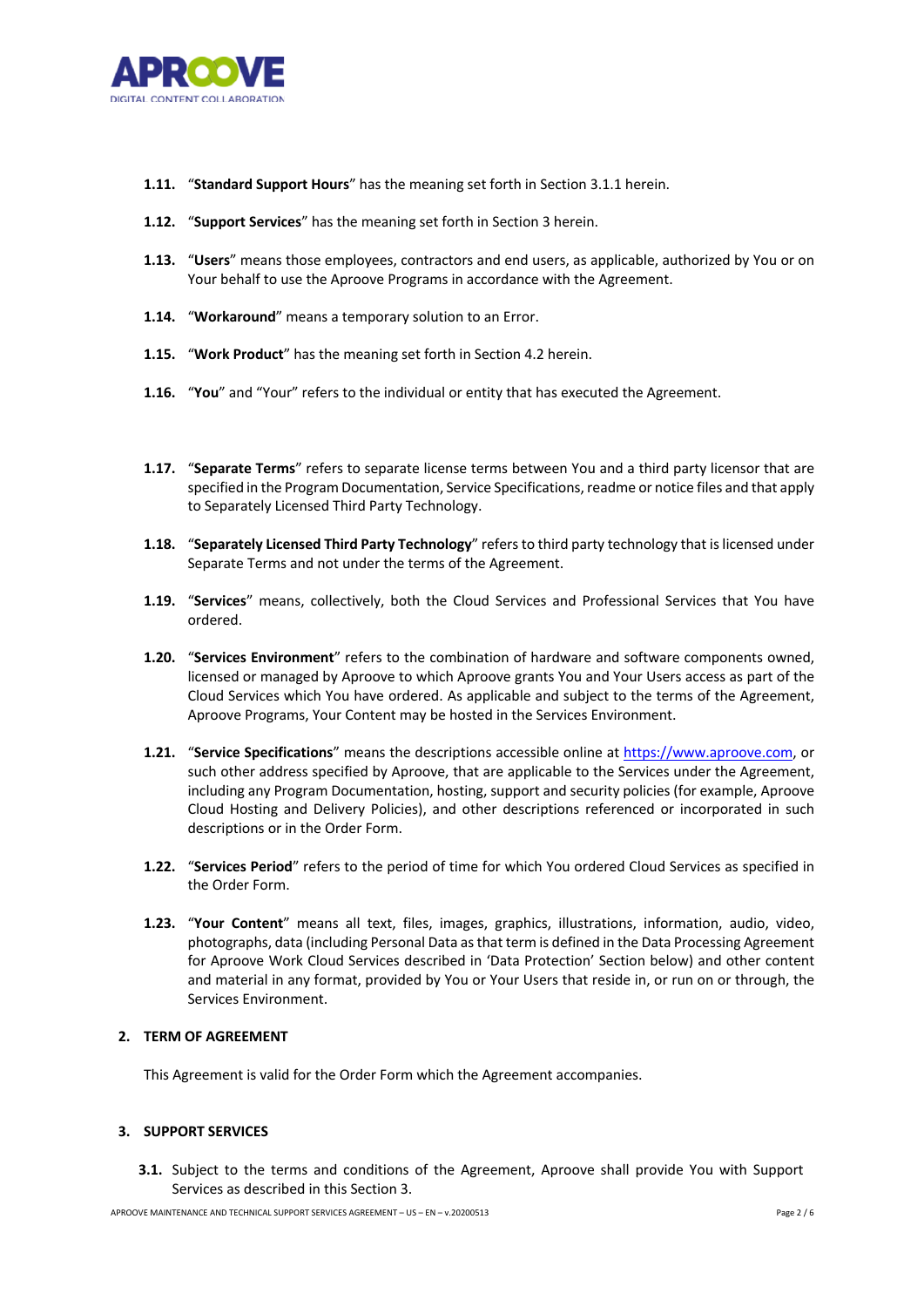

- **3.1.1. Standard Support Hours.** Aproove shall maintain standard service hours from Monday to Friday, between 8:30 AM and 5:30 PM in the customers timezone unless otherwise specified in the Order Form, excluding all Federal and State public holidays and Aproove company holidays.
- **3.1.2. Telephone Support.** Aproove will provide telephone support for all Errors during the Standard Support Hours. Telephone technical support includes assistance relating to any Fixes or Workarounds. The support line is not toll free. Phone number : +1 847-857-7558
- **3.1.3. E-mail Support.** Aproove shall provide e-mail support during Standard Support Hours. Address: support@aproove.com.
- **3.1.4. Support requests outside Standard Support Hours.** All voicemails and emails will receive a response during the next normal Business Day. Voicemail requests marked "urgent" and that are actually urgent will receive a live response within one hour of the start of the next normal Business Day.
- **3.1.5. Remote Support.** Initial support will be provided in part by directing you to use certain diagnostic tools available in the Aproove Programs or on Aproove's website. If this proves insufficient to resolve the support request, and only if (a) You have granted explicit permission, and (b) You establish and maintain the appropriate network configuration, then Aproove personnel may access the Aproove Programs remotely for support purposes. If any or part of your Aproove sofware is hosted outside of Aproove's managed Microsoft Azure environment, Aproove must have the ability to connect via VPN or any other mutually agreed method, if Aproove are unable to connect to servers hosted by the client (either for technical or security reasons) then the SLA commitments are void.
- **3.1.6. Direct contact with Aproove engineers.** This Agreement offers access to the Aproove Partner Portal system used by Aproove engineering and technical support staff and the customer Jira helpdesk system. Customers are not permitted to email or telephone our support engineers directly. Support tickets must be logged via email support@aproove.com or via telephone +1 847-857-7558. Contacting Aproove engineers directly and outside of the helpdesk voids the SLA.
- **3.1.7. Travel and Other Expenses.** Support Services provided hereunder shall be provided from Aproove's principal place of business. Should You request that Aproove send personnel to any Your facility to resolve any Error in the Aproove Programs, You shall pay Aproove's reasonable travel, meals and lodging expenses. Under such circumstances, You shall also pay actual costs for supplies and other expenses reasonably incurred by Aproove and necessary for the Support Services, as well as the hourly rate for all Aproove personnel for such travel and Support Services. The timing for onsite requirement is dependent on Aproove's scheduling and availability.

### New clause

#### **4. MAINTENANCE SERVICES**

- **4.1.** Subject to the terms and conditions of the Agreement, Aproove may, but is not obligated to, provide periodic software releases, product updates, feature enhancements, patches, and software bugfixes as described in this Section 3 (" Maintenance Services "):
	- **4.1.1. Maintenance Releases.** Aproove may provide periodic Maintenance Releases. "Maintenance Releases" are generally available release of the Aproove Programs that provide Fixes only. Such a release shall be denoted by a change in the digit to the right of the second decimal point - for example, 3.0.0 to 3.0.1.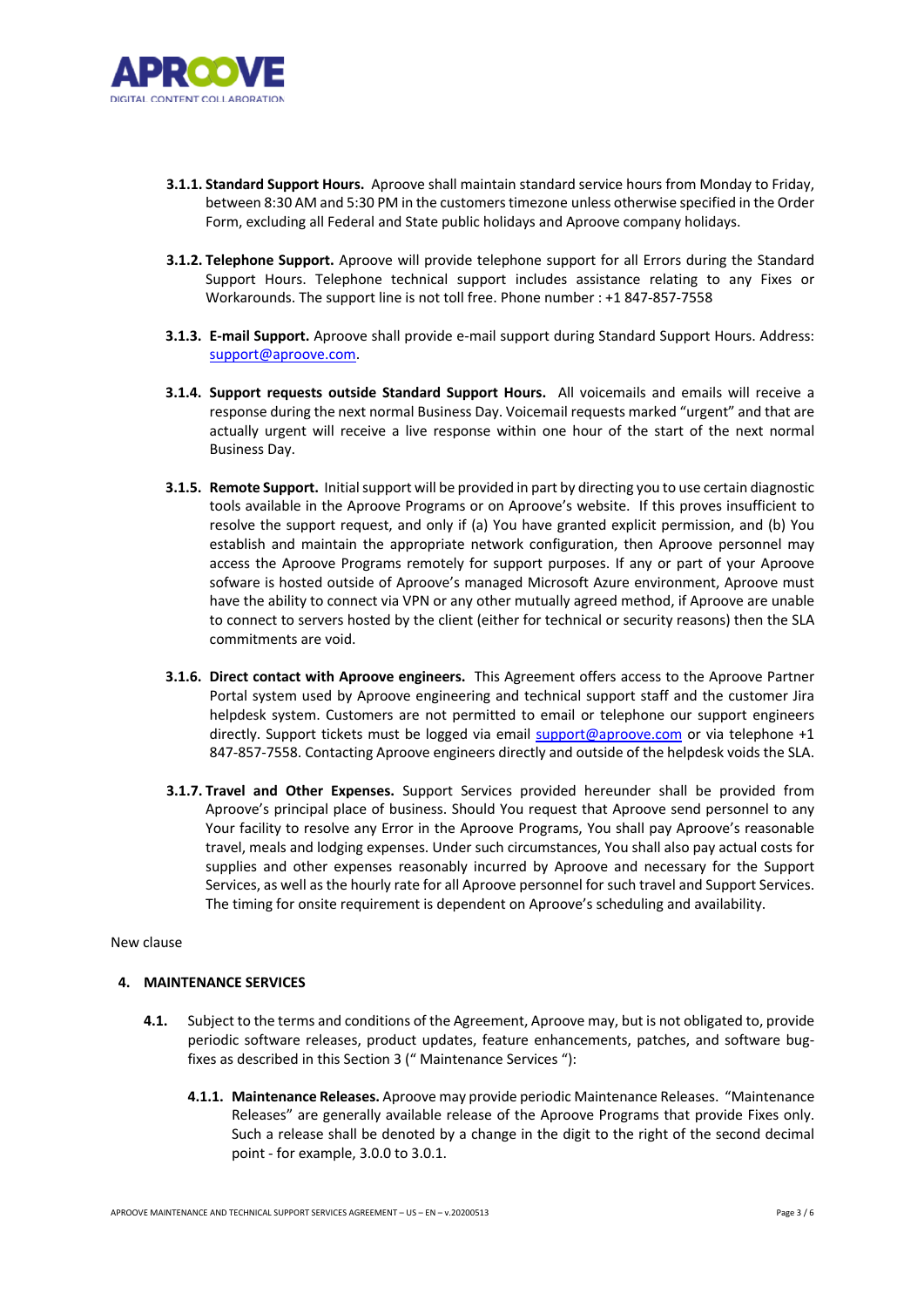

- **4.1.2. Minor Releases.** Aproove may provide periodic Minor Releases. A "Minor Release" is a generally available release of the Aproove Programs that provides enhancements designated minor by Aproove, as well as Fixes. Such a release shall be denoted by a change in the digit to the right of the first decimal point - for example, 3.0 to 3.1.
- **4.1.3. Major Releases.** Aproove may provide periodic Major Releases. "Major Releases" are generally available releases of the Aproove Programsthat provides enhancements designated as major by Aproove, as well as minor new enhancements and Fixes. Such a release is denoted by a change in the digit to the left of the first decimal point - for example, 3.0 to 4.0.
- **4.2. Intellectual Property**. All Fixes, enhancements, new releases (including, without limitation, Maintenance Releases, Minor Releases, and Major Releases), updates, or Workarounds and any other work product created by Aproove and/or on Aproove's behalf in connection with the Support and Maintenance Services provided under this Aproove Work Management Maintenance and Technical Support Services Agreement ("Work Product") are and shall remain the exclusive property of Aproove, regardless of whether You, Your employees, or agents may have contributed to the conception, joined in its development, or paid Aproove for the development or use of the Work Product. Such Work Product shall be considered as the Aproove Programs, and subject to the terms and conditions contained herein and in the Agreement. If for some reason You obtains any rights whatsoever in any Work Product, You shall hereby expressly and irrevocably assign to Aproove and its successors and assigns, all right, title and interest to any such Work Product, and the intellectual property rights thereto. You shall give Aproove and its attorneys all reasonable assistance in connection with the preparation and prosecution of any patent applications and shall cause to be executed all such assignments or other instruments or documents as Aproove may consider necessary or appropriate to carry out the foregoing.
- **4.3. Planned Maintenance.** For planned maintenance likely to impact the accessibility of the Aproove Programs, Aproove shall inform You in advance in order to minimize the impact on Users. Wherever possible, Aproove shall notify You at least 48 hours before the scheduled date for the execution of the planned maintenance operation and inform to what extent the Aproove Programs will be affected. Aproove will endeavor to schedule the action at a time that least impacts the Users (preferably outside office hours).

# **5. LIMITATIONS ON SCOPE OF SUPPORT AND MAINTENANCE SERVICES**

- **5.1.** Aproove shall have no obligation to provide Support Services or Maintenance Services for the Aproove Programs except as set forth in this Aproove Work Management Maintenance and Technical Support Services Agreement. Aproove shall not have any responsibility to develop subsequent components for Aproove Programs or additional processes for You, except as explicitly set forth herein and/or in the Order Form.
- **5.2.** Aproove shall use reasonable effort to provide modifications or additions to correct Errors in Aproove Programs reported by You. Nevertheless, Aproove shall have no obligation to fix Errors in the Aproove Programs within specific time duration due to the nature of software operating in a multivendor environment.
- **5.3.** Your rights and obligations concerning the use of any Fixes, Maintenance Releases, Minor Releases, Major Releases, Workarounds and Work Product (or any other programming provided by Aproove relating to the Aproove Programs) shall be as provided under the Agreement. Aproove shall have sole and exclusive ownership of all right, title, and interest in and to such works (including ownership of all Intellectual Property Rights and other proprietary rights pertaining thereto), subject only to the limited license expressly granted to You in the Agreement if any.
- APROOVE MAINTENANCE AND TECHNICAL SUPPORT SERVICES AGREEMENT US EN v.20200513 Page 4 / 6 **5.4.** The Support and Maintenance Services do not include or cover: (a) Development of custom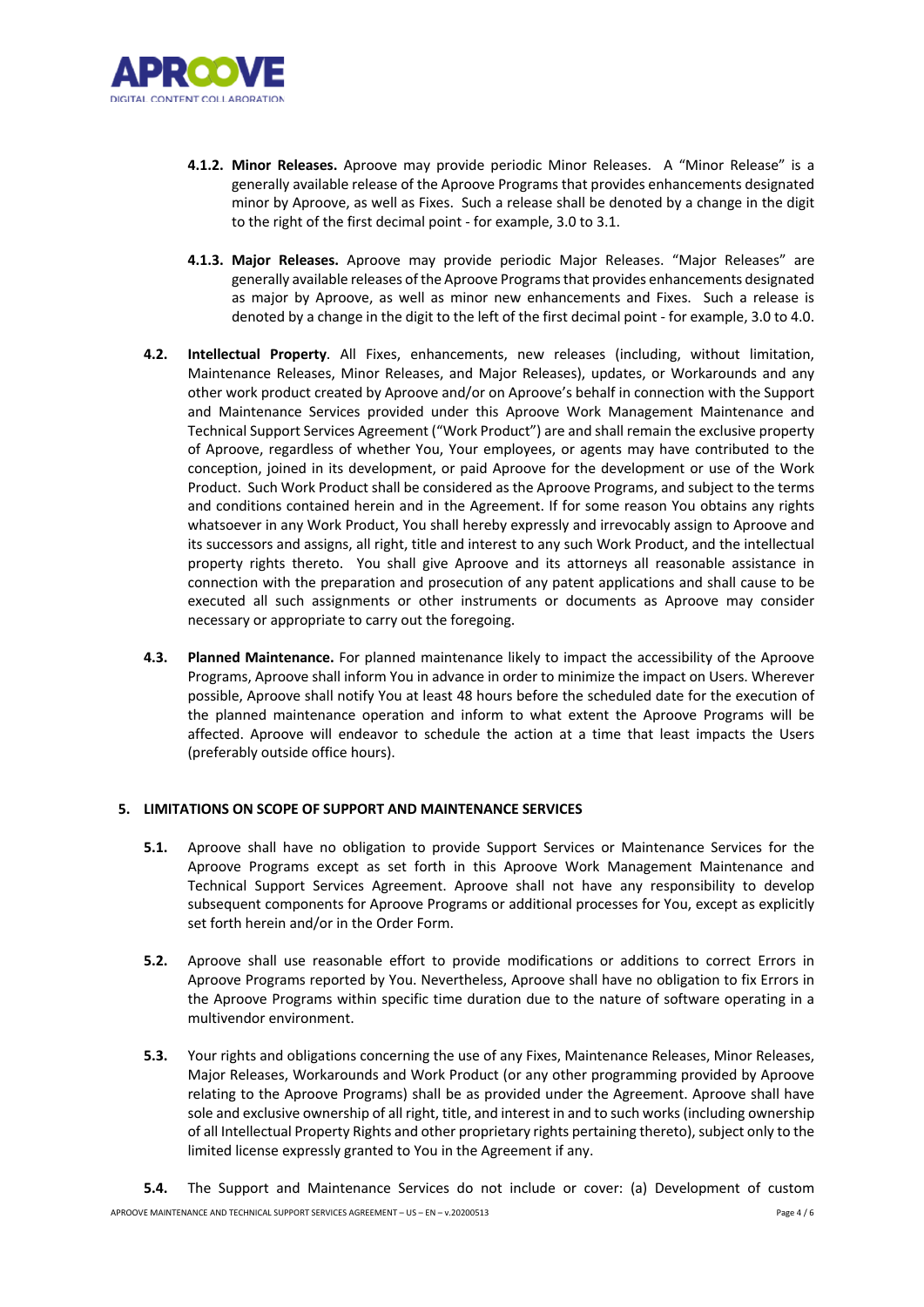

computer programs or applications; (b) Repairs or service relating to any third party software or hardware ; (c) Hardware modifications or changes to existing hardware configurations, outside the scope of warranty support ; (d) Support of the Aproove Programs which has been modified or repaired other than by Aproove ; (e) Making specification changes or performing services connected with the relocation of the Aproove Programs; (f) Modification or replacement of the Aproove Programs, repair of damage, or increase in service time caused by failure to continually provide a suitable operational environment with all facilities prescribed by the applicable documentation; including, but not limited to, the failure to provide or the failure of adequate electrical power, temperature or humidity control, or computing environment; (g) Modification or replacement of the Aproove Programs, repair of damage, or increase in service time caused by the use of the Aproove Programs for other than the purposes for which it is authorized or not in accordance with the Documentation; (h) Modification or replacement of the Aproove Programs, repair of damage, or increase in service time caused by: accident, natural or man-made disaster which shall include but not be limited to fire, water, wind, and lightning, transportation, neglect or misuse ; (i) Modification or replacement of the Aproove Programs, or increase in service time caused by the use of the Aproove Programs in combination with other products or materials not furnished by Aproove or in combination with other products or materials furnished by, but not combined by Aproove; (j) Backing up or restoring programs and/or data, including any Your data; (k) Keying, importing, converting or manipulation of data, including any Your data; (l) On-site or formal classroom training on the operation and use of the Aproove Programs; (m) Creation of any new non-standard, defined reports; or (n) Installation of the Aproove Programs and installation of releases, updates, feature enhancements, patches, and software bug-fixes. At Your request and in APROOVE's sole discretion, Aproove may perform any of the foregoing services on a billable special service basis or as part of a separate professional services agreement. You agrees that any services rendered pursuant to a You request for service which is determined by Aproove to have been caused by a problem set forth above will be considered a special service.

- **5.5.** You are responsible for ensuring that all appropriate personnel are knowledgeable in the operation and use of the Aproove Programs (pursuant to the Program Documentation) and associated equipment.
- **5.6.** The level of support that Aproove is able to provide is dependent upon Your cooperation and the quantity of information that You provide. If Aproove cannot reproduce a problem or if You cannot successfully gather adequate troubleshooting information, Aproove may need temporary login access to Your system to identify and address the problem, and may not be able to resolve a problem if such cooperation, information, and/or access is not adequately provided.

# **6. WARANTIES, LIMITATIONS AND REMEDIES**

- **6.1.** Aproove warrants that it will use reasonable efforts to perform the Support Services in compliance with generally accepted industry standards for providing services similar to the Support Services, provided that: (a) the Aproove Programs has not been modified, changed, or altered by anyone other than Aproove; (b) the operating environment, including both hardware and systems software, meets or exceeds Aproove's recommended specifications; (c) the computer hardware is in good operational order and is installed in a suitable operating environment; (d) You promptly notifies Aproove of its need for service; (e) You provides adequate troubleshooting information and access so that Aproove can identify and address problems; and (f) all Fees due to Aproove have been paid.
- **6.2.** EXCEPT AS SET FORTH IN SECTION 6.1 HEREIN, THERE ARE NO OTHER WARRANTIES OF ANY KIND, WHETHER EXPRESS OR IMPLIED, WITH RESPECT TO THIS APROOVE WORK MANAGEMENT MAINTENANCE AND TECHNICAL SUPPORT SERVICES AGREEMENT, AND THE SUPPORT SERVICES AND MAINTENANCE SERVICES TO BE PROVIDED BY APROOVE UNDER IT INCLUDING, BUT NOT LIMITED TO, ANY AND ALL IMPLIED WARRANTIES, INCLUDING, BUT NOT LIMITED TO, IMPLIED WARRANTIES OF: (i) MERCHANTABILITY; (ii) FITNESS FOR PARTICULAR PURPOSE; (iii) EFFORT TO ACHIEVE PURPOSE; (iv) QUALITY; (v) ACCURACY; (vi) NON-INFRINGEMENT; (vii) TITLE; (viii) MARKETABILITY;